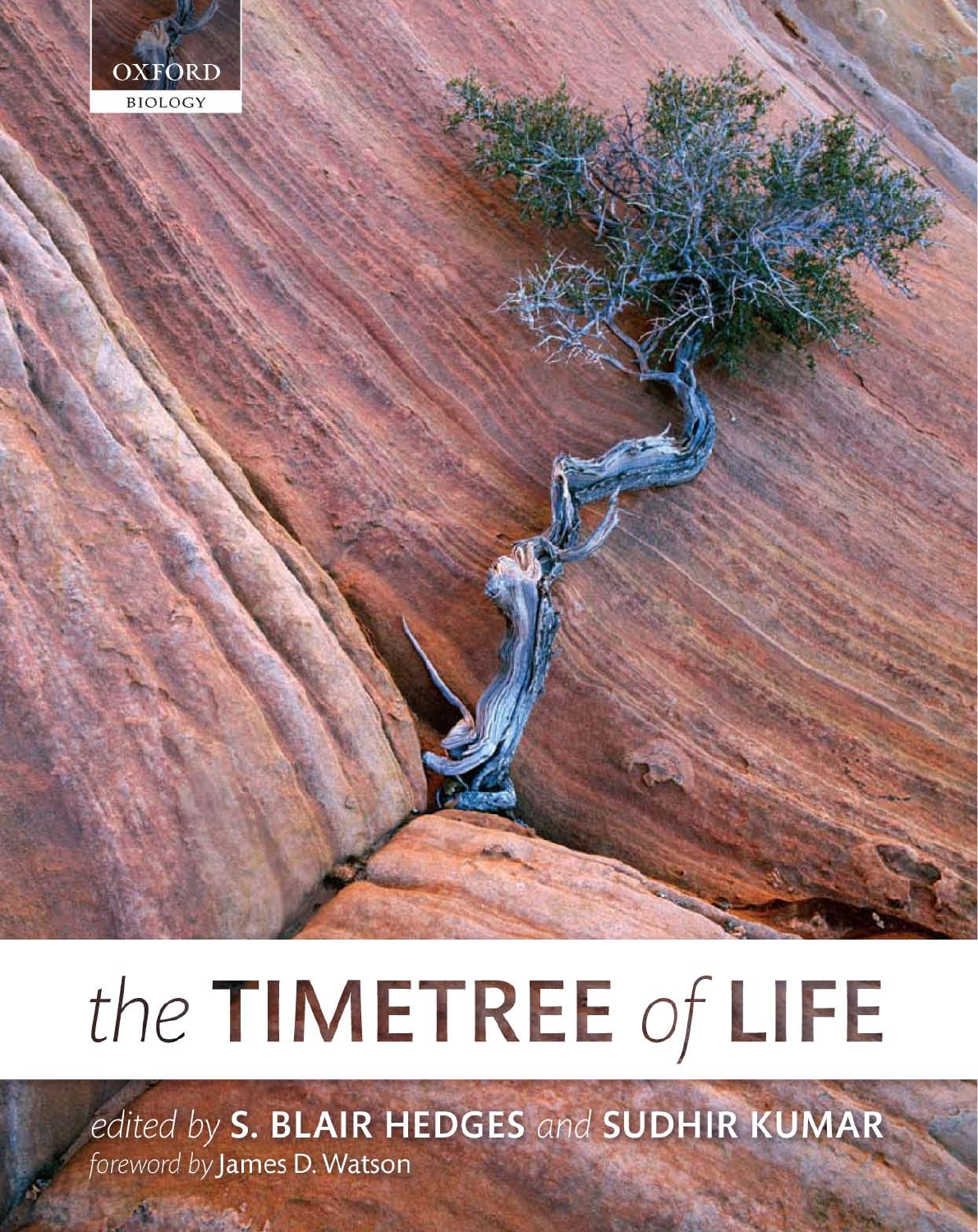# Tenrecs and golden moles (Afrosoricida)

#### *Céline Poux*

Vertebrate Department, Royal Belgian Institute of Natural Sciences, Vautierstraat 29, 1000 Brussels, Belgium; and Department of Biomolecular Chemistry 271, Radboud University Nijmegen, PO Box 9101, 6500 HB Nijmegen, The Netherlands (celine.poux@ naturalsciences.be)

## Abstract

Afrosoricida is an order represented by two families (54 species) of largely insectivorous mammals, Tenrecidae (tenrecs) and Chrysochloridae (golden moles), distributed in sub-Saharan Africa and Madagascar. Most morphological studies have not supported the joining of these two families in a natural group, yet it has been supported in all molecular phylogenies. Molecular studies also have shown that Afrosoricida is a member of the Superorder Afrotheria and not related to other insectivorous mammals in the Order Eulipotyphla. Several studies have addressed the timeline of afrosoricid evolution, suggesting that tenrecids diverged from chrysochlorids 67–63 million years ago (Ma).

The mammalian Order Afrosoricida is composed of two families, the tenrecs (Tenrecidae; Fig. 1) and golden moles (Chrysochloridae) (1). The name Afrosoricida, coined by Stanhope *et al.* (*1*), has been debated (*2*), but is now broadly accepted and used in the literature. The order includes 10 genera and 33 species of tenrecs and nine genera and 21 species of chrysochlorids. Among the tenrecs, the most species-rich genus is *Microgale*, which accounts for two-thirds of the overall tenrec diversity and for which new species are still being discovered (*3*).

The distribution of afrosoricids is restricted to sub-Saharan Africa and Madagascar. All golden moles are blind subterranean species, of which the greatest diversity has been recorded in Southern Africa (2). In contrast, only one of the tenrec subfamilies is present on the African mainland. All other tenrec subfamilies are endemic to Madagascar. Tenrecs display a high level of adaptation to their environment and are remarkable examples of convergent morphological evolution with other insectivores, notably shrews, hedgehogs, and moles (4). This makes it difficult to understand their origin and phylogenetic interrelationships on the basis of morphological characters alone. Here, the molecular and morphological data that form the basis of our current understanding of the relationships and the divergence times of Afrosoricida will be reviewed, with emphasis on the time of divergence of the two families.

Tenrecs and golden moles were originally placed within the Order Lipotyphla (= Insectivora *sensu stricto*), which was a taxonomic group based on ancestral morphological characters (5). They were associated with moles (Talpidae), shrews (Soricidae), and *Solenodon* in the Suborder Soricomorpha by Butler (*6*), who even proposed a common origin of chrysochlorids and tenrecids based on very few derived characters such as the basisphenoid bulla (also present in erinaceids), zalambdodont molars (also in *Solenodon*), and the orthomesometrial implantation of the blastocyst. Furthermore, Butler suggested that the high number of morphological differences between chrysochlorids and tenrecids was an indication of their early divergence. On the other hand, MacPhee and Novacek (*7*) proposed that Chrysochloridae should be elevated to the same subordinal rank as Soricomorpha because, in their opinion, they did not share any derived traits.

The Order Lipotyphla has been completely reorganized with the advent of molecular phylogenies. It is divided into two widely divergent clades, the Eulipotyphla as a



Fig. 1 A Streaked Tenrec (*Hemicentetes semispinosus*), Family Tenrecidae, from Ranomafana, Madagascar. Credit: M. Vences.

C. Poux. Tenrecs and golden moles (Afrosoricida). Pp. 479-481 in *The Timetree of Life*, S. B. Hedges and S. Kumar, Eds. (Oxford University Press, 2009).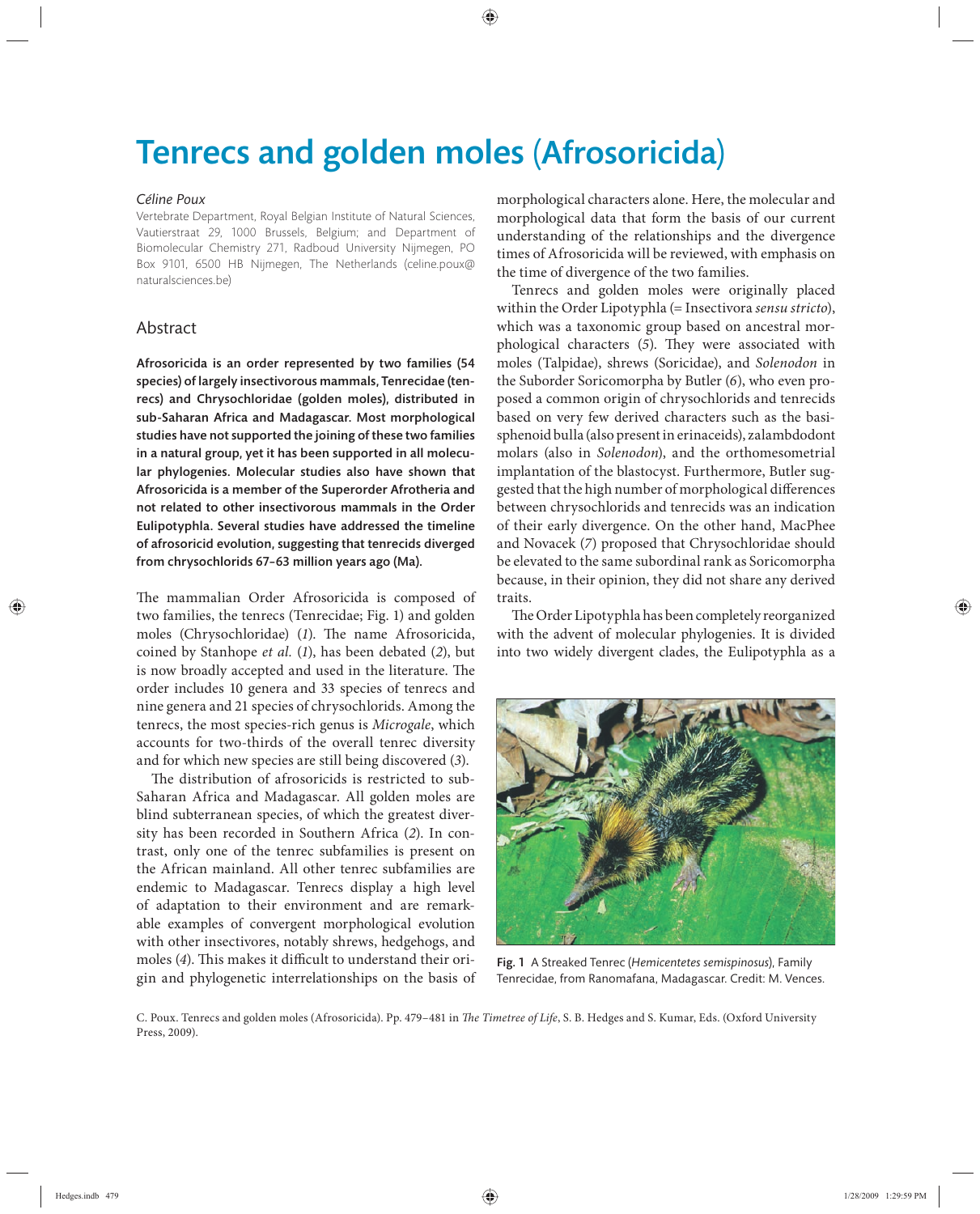#### 480 | THE TIMETREE OF LIFE



Fig. 2 A timetree of tenrecs and golden moles (Afrosoricida). Divergence times are from Table 1.

basal clade of the Superorder Laurasiatheria, and the Afrosoricida nested within Afrotheria, which regroups all mammals of African origin (1). This finding has been confirmed by many molecular studies (e.g., 8-11), including those based on complete mitochondrial genome data  $(12-14)$ . The latter studies, however, found afrosoricids to be paraphyletic (12) or did not include any chrysochlorid (13, 14). The position of Afrosoricida within the Afrotheria cannot yet be stated with certainty although the current molecular consensus favors the grouping of Afrosoricida as the closest relative of Macroscelidea (*8–11*, *15*, *16*). However, chromosome painting (*17*) and retroposon studies (*18*) support alternative hypotheses.

Several studies have provided a reliable timeline for the evolution of afrosoricids. They are of two kinds: either studies attempting to date the age of the various mammalian orders (usually based on a large number of nuclear and mitochondrial sequences but displaying one individual per family of Afrosoricida) (*19, 20*) or studies focusing on the Family Tenrecidae (based on more tenrecid samples and a smaller number of gene sequences) (*21–23*) (Table 1). Only a single study has tried to assess times of divergence within Chrysochloridae (*24*). All age estimates have been obtained using a Bayesian relaxed molecular clock approach, except for an older study (*21*) in which a linearized tree approach was used. The divergence time of the two families of Afrosoricida falls at the Mesozoic–Cenozoic boundary (66 Ma; Fig. 2). It is an average of divergence times from four studies (*19*, *20*, *22*, 23) (Table 1). These studies are not independent, because they used some of the same genes and sequences.

Like other mammalian orders, Afrosoricida appeared during the Cretaceous (146–66 Ma) (*19*). However, there are no chrysochlorid or tenrec fossils known before the early Miocene, 23-16 Ma (25, 26). This important fossil gap is possibly explained by the fact that the fossil record from the early Cenozoic of sub-Saharan Africa is rather poor (*27*). In addition, the chrysochlorid fossils from the Miocene already display a skull morphology that closely resembles that of extant species. This observation has been used to suggest that the origin of this family may be much older than the known fossil record (*25*), a hypothesis that appears to agree with recent molecular age estimates (24). The main debate about the evolutionary history of Afrosoricida concerns the timing of the colonization(s) of Madagascar by tenrecs (*21*, *23*, *28*), which happened after Madagascar became completely isolated from the mainland. To date, the only known tenrec fossils have been discovered on the African continent but are considered to represent lineages nested within the Malagasy tenrec subfamilies (*28*). If true, this might affect the inferred number of migrations of the Tenrecidae between the African continent and Madagascar, but not the age of the main Malagasy/African tenrec divergence that appears to be much older than the age of the fossils (*22*, *23*).

### Acknowledgments

Support was provided by the Netherlands Organization of Scientific Research and by the Vertebrate Department of the Royal Belgian Institute of Natural Sciences. I thank W. de Jong, E. Verheyen and M. Vences for improving the manuscript.

#### References

- 1. M. J. Stanhope *et al.*, *Proc. Natl. Acad. Sci. U.S.A.* **95**, 9967 (1998).
- 2. G. N. Bronner, P. D. Jenkins, in *Mammal Species of the World*, D. E. Wilson, D. R. Reeder, Eds. (Johns Hopkins University Press, Baltimore, 2005).
- 3. S. M. Goodman, C. J. Raxworthy, C. P. Maminirina, L. E. Olson, *J. Zool.* **270**, 384 (2006).
- 4. L. E. Olson, S. M. Goodman, in *The Natural History of Madagascar*, S. M. Goodman, J. P. Benstead, Eds. (The University of Chicago Press, Chicago, 2003), pp. 1235–1242.
- 5. G. G. Simpson, *Bull. Am. Mus. Nat. Hist.* **85**, 1 (1945).